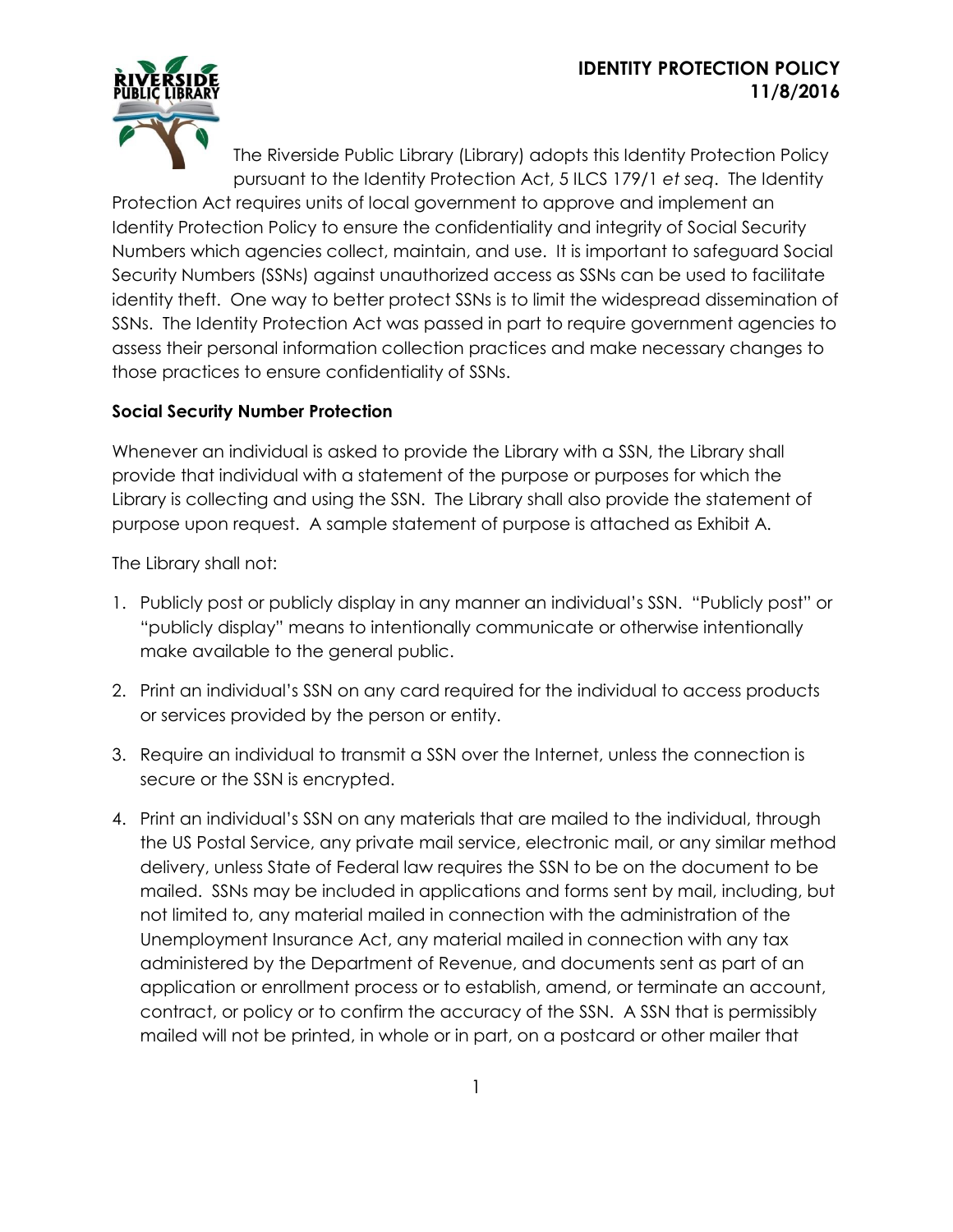does not require an envelope or be visible on an envelope without the envelope having been opened.

In addition, the Library shall not:<sup>1</sup>

 $\overline{a}$ 

- 1. Collect, use, or disclose a SSN from an individual unless:
	- a. Required to do so under State or Federal law, rules or regulations, or the collection, use or disclosure of the SSN is otherwise necessary for the performance of the Library's duties and responsibilities;
	- b. The need and purpose for the SSN number is documented before collection of the SSN; and
	- c. The SSN collected is relevant to the documented need and purpose.
- 2. Require an individual to use his or her SSN to access an Internet website.

<sup>1</sup>These prohibitions do not apply in the following circumstances:

(1) The disclosure of SSN to agents, employees, contractors, or subcontractors of a governmental entity or its agents, employees, contractors, or subcontractors if disclosure is necessary in order for the entity to perform its duties and responsibilities; and, if disclosing to a contractor or subcontractor, prior to such disclosure, the governmental entity must first receive from the contractor or subcontractor a copy of the contractor's or subcontractor's policy that sets forth how the requirements imposed under this Act on a governmental entity to protect an individual's Social Security number will be achieved.

- (2) The disclosure of Social Security Numbers pursuant to a court order, warrant, or subpoena.
- (3) The collection, use, or disclosure of Social Security Numbers in order to ensure the safety of: State and local government employees; person committed to correctional facilities, local jails, and other law-enforcement facilities or retention centers; wards of the State; and all persons working in or visiting a State or local government facility.
- (4) The collection, use or disclosure of Social Security Numbers for internal verification or administrative purposes.
- (5) The disclosure of Social Security Numbers by a State agency to any entity for the collection of delinquent child support or of any State debt or to a governmental agency to assist with an investigation or the prevention of fraud.
- (6) The collection or use of Social Security numbers to investigate or prevent fraud, to conduct background checks, to collect a debt, to obtain a credit report from a consumer reporting agency under the Federal Fair Credit Reporting Act, to undertake any permissible purpose that is enumerated under the Federal Gramm Leach Bliley Act, or to locate a missing person, a lost relative, or a person who is due a benefit, such as a pension benefit or an unclaimed property benefit.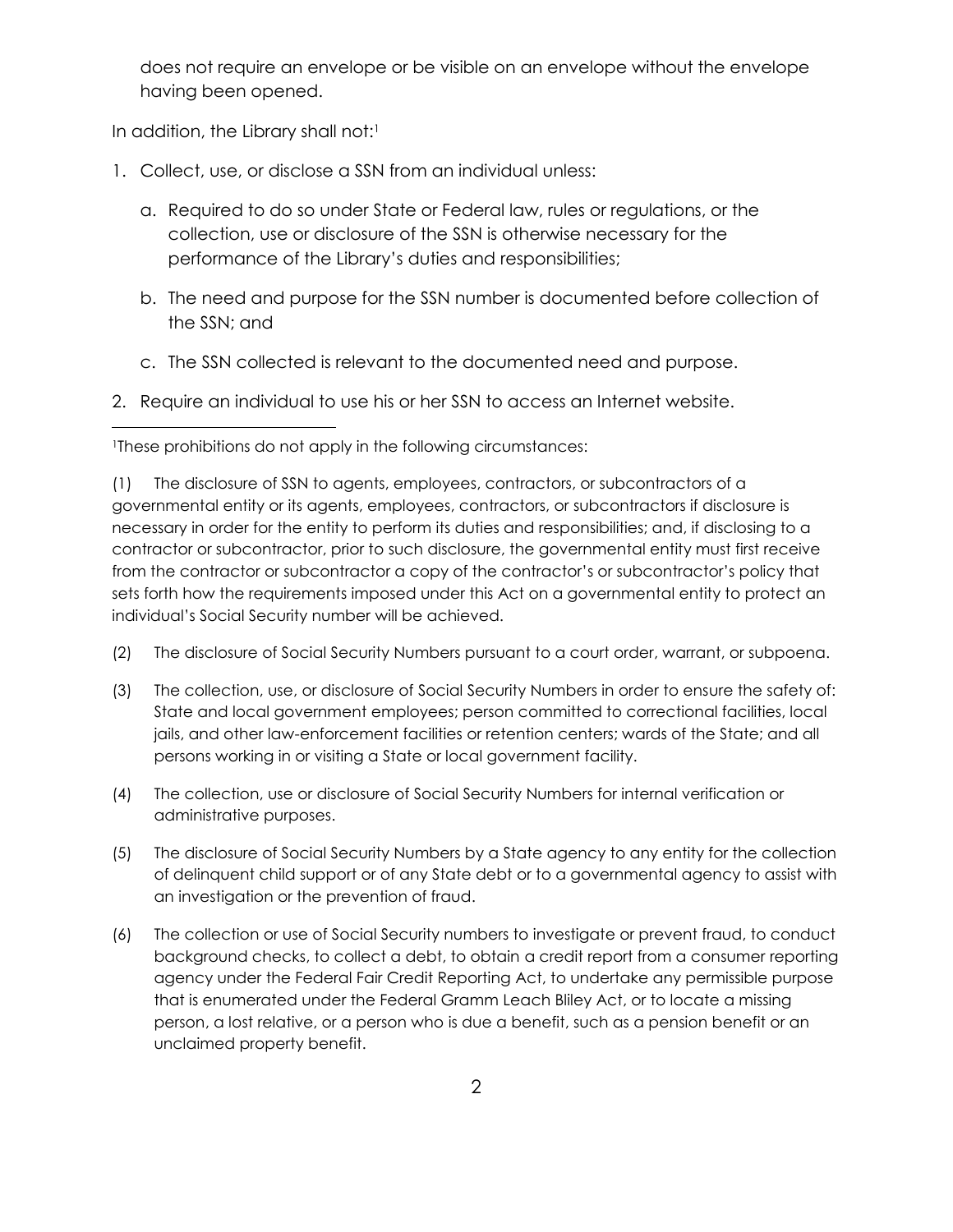3. Use the SSN for any purpose other than the purpose for which it was collected.

### **Requirement to Redact Social Security Numbers**

The Library shall comply with the provisions of any other State law with respect to allowing the public inspection and copying of information or documents containing all or any portion of an individual's SSN. The Library shall redact SSNs from the information or documents before allowing the public inspection or copying of the information or documents.

When collecting SSNs, the Library shall request each SSN in a manner that makes the SSN easily redacted if required to be released as part of a public records request. "Redact" means to alter or truncate data so that no more than five sequential digits for a SSN are accessible as part of personal information.

### **Employee Access to Social Security Numbers**

Only employees who are required to use or handle information or documents that contain SSNs will have access. All employees who have access to SSNs are trained to protect the confidentiality of SSNs.

Reviewed and Approved by the Riverside Public Library Board of Trustees April 12, 2011 Reviewed and Approved by the Riverside Public Library Board of Trustees November 8, 2016